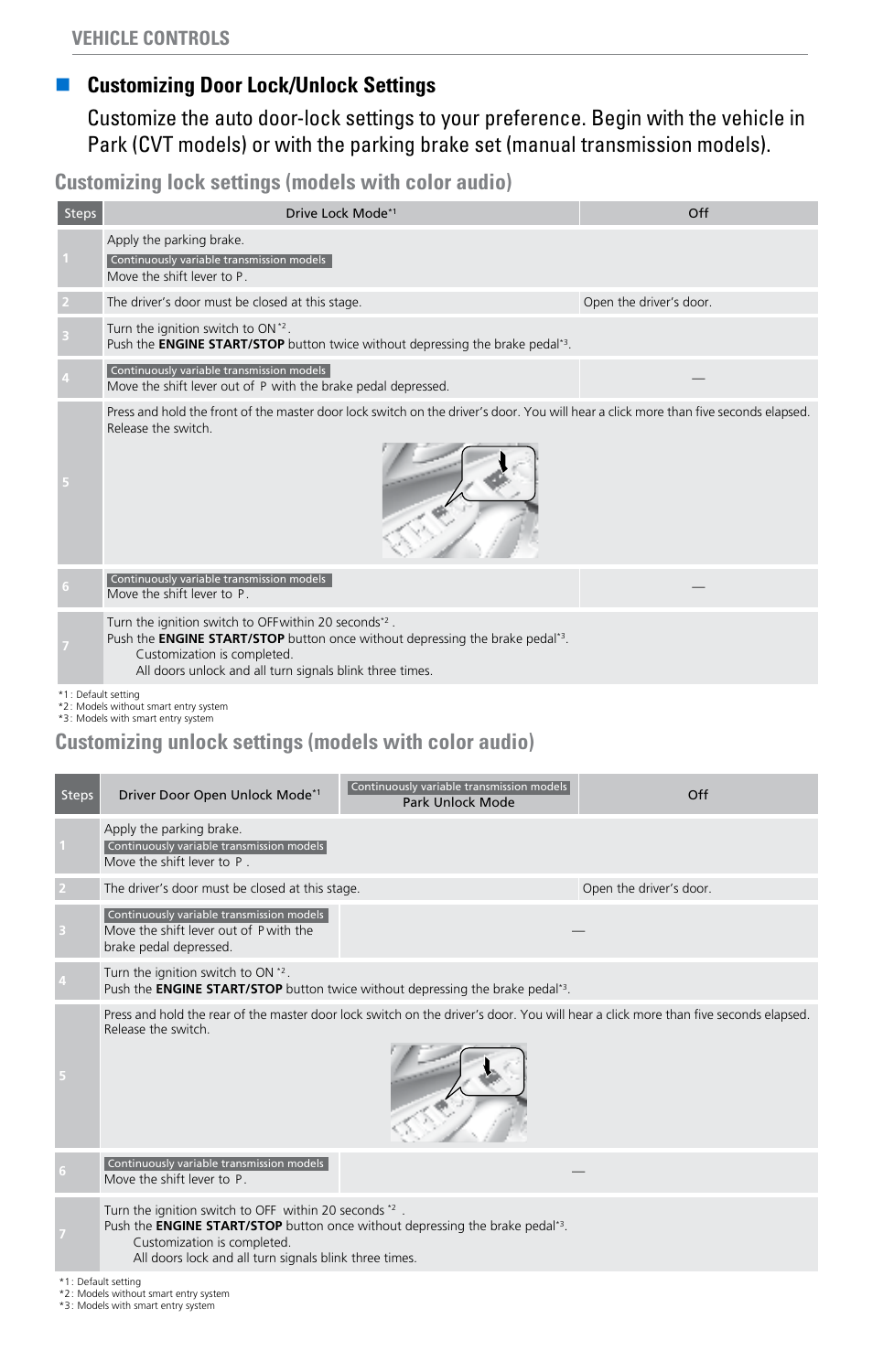#### **Models with Display Audio**

#### **Walk Away Auto Lock\***

When you walk away from the vehicle while carrying the remote transmitter, the doors can automatically lock if the following conditions are met:

- The remote transmitter is within a range of 5 feet (1.5 m).
- All doors and the tailgate are closed.
- There is not an additional remote transmitter inside the vehicle.

Follow these steps (see diagram):

- 1. Exit the vehicle, close the door and stay near it. Listen for a beep. The system is activated.
- 2. Walk at least 5 feet (1.5 m) away.
- 3. Listen for a beep and look for the lights to flash. The doors lock.

To turn on this feature, follow the steps below. The vehicle must be in Park (P).:

- 1. From the HOME screen, select Vehicle Settings.
- 2. Select Door Setup.
- 3. Select Walk Away Auto Lock.
- 4. Select On.
- 5. Select BACK to exit the menus.

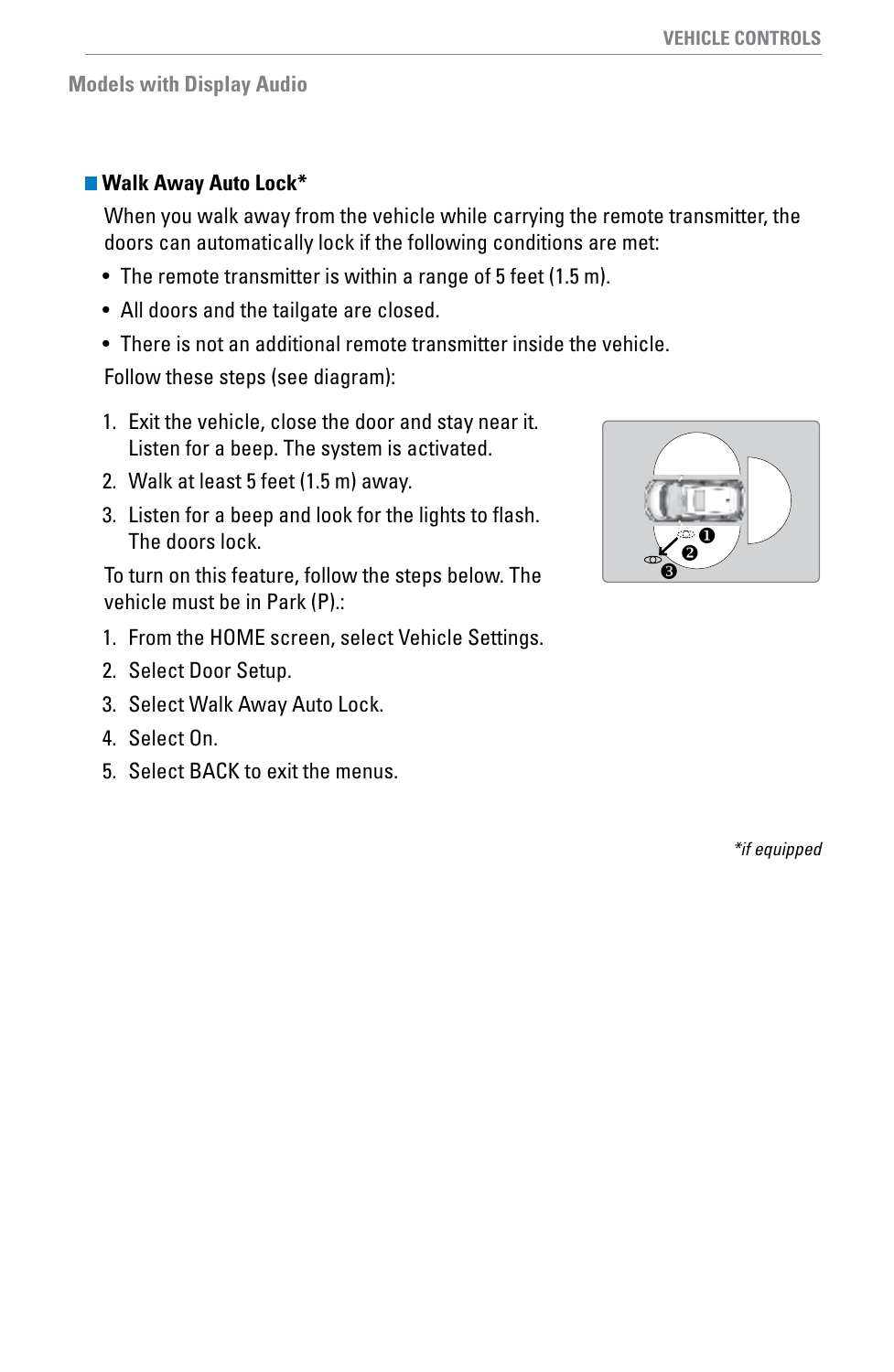# **Door Operation**

Use several methods to lock or unlock the doors.

## *<u><b>* Using the Lock Tab</u>

**To unlock:** Pull the lock tab rearward. When you unlock the door using the lock tab on the driver's door, only the driver's door unlocks.

**To lock:** Push the lock tab forward. When you lock the door using the lock tab on the driver's door, all other doors and the tailgate lock.

## **Using the Front Door Inner Handle**

When you pull either front door inner handle, the door unlocks and opens.

Unlocking and opening the driver's door from the inner handle unlocks all the other doors.

## **Using the Master Door Lock Switch**

**To unlock:** Press the unlock side of the switch to unlock all doors and the tailgate.

**To lock:** Press the lock side of the switch to lock all doors and the tailgate.

You can use the master door lock switch to customize the door lock and unlock settings. See the Owner's Manual at *owners.honda.com* for instructions.

## **Childproof Door Locks**

The childproof door locks prevent the rear doors from being opened from the inside, regardless of the position of the lock tab.

Slide the lever in the rear door to the lock position and close the door.

Open the door using the outer door handle.